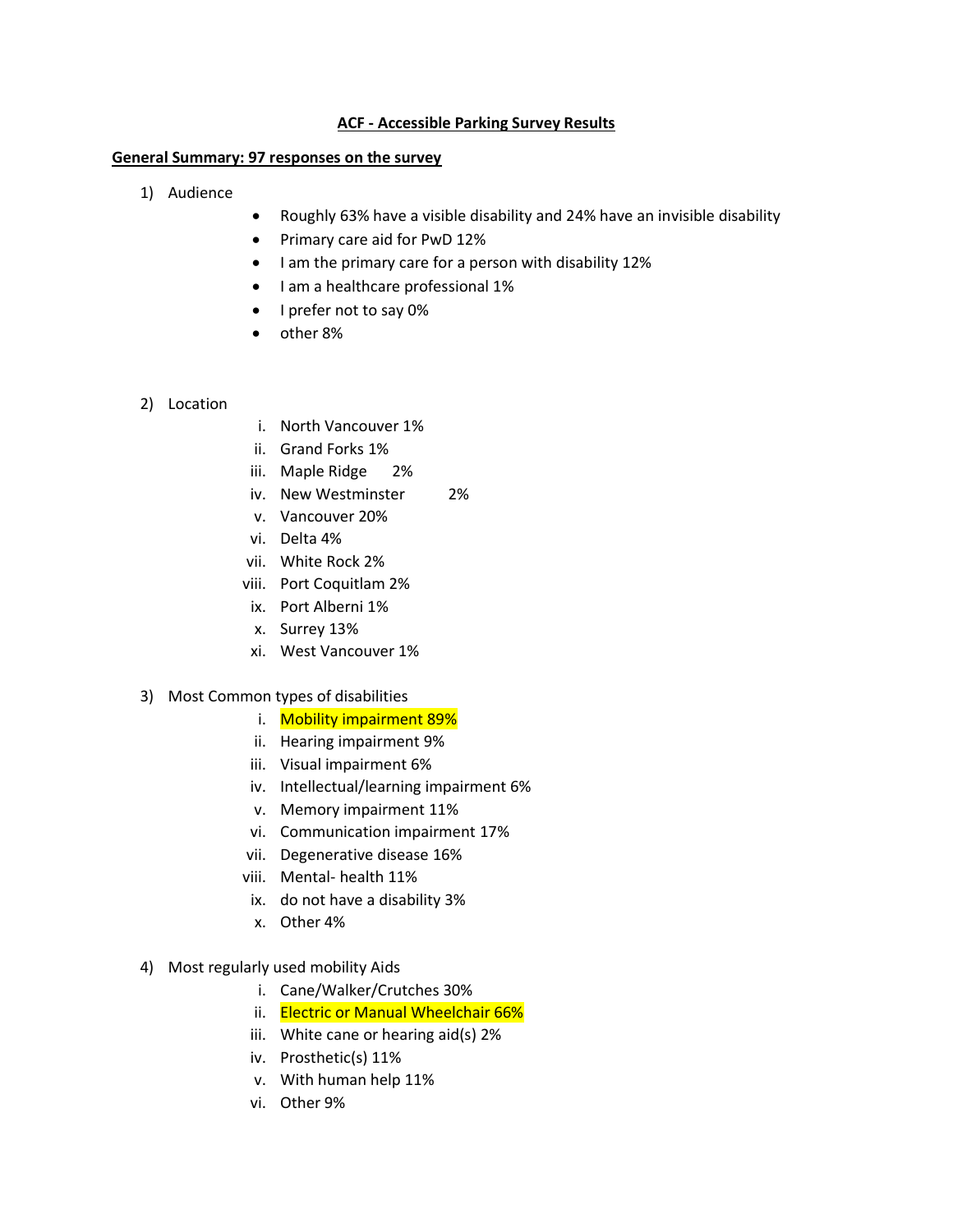- 5) Questions regarding Driver status
	- i. A primary driver with a disability 50%
	- ii. A primary driver with a disability who needs persona care and assistance 12%
	- iii. A passenger with a disability who doesn't need assistance 12%
	- iv. A passenger with a disability who does need assistance 27%
	- v. A Personal care attendant or who provides transportation to PwD 12%
- 6) BC License Questions
	- i. Yes 75%
	- ii. Expired 3%
	- iii. No 19%
- 7) How often do you drive?
	- i. Daily 47%
		- ii. Weekly 19%
		- iii. A few times a month 5%
		- iv. Rarely 5%
		- v. Never 2%
		- vi. Do not drive 19%
- 8) Type of vehicles driven mostly
	- i. Adapted Car or truck 17%
	- ii. Van with side lift or ramp 24%
	- iii. Van with rear lift or ramp 5%
	- iv. Non- adapted Car, Van or truck 31%
	- v. Do not drive 16%
	- vi. Other 6%
- 9) How often do you require transportation?
	- i. Daily 23%
	- ii. Weekly 27%
	- iii. A few times a month 11%
	- iv. Rarely 30%
	- v. Never 6 %
- 10) Valid Accessible parking permit?
	- i. Yes 90%
	- ii. Expired 2%
	- iii. Another country 1%
	- iv. No 4%
- 11) Reasons for no accessible parking permit in BC
	- i. Not Eligible 0%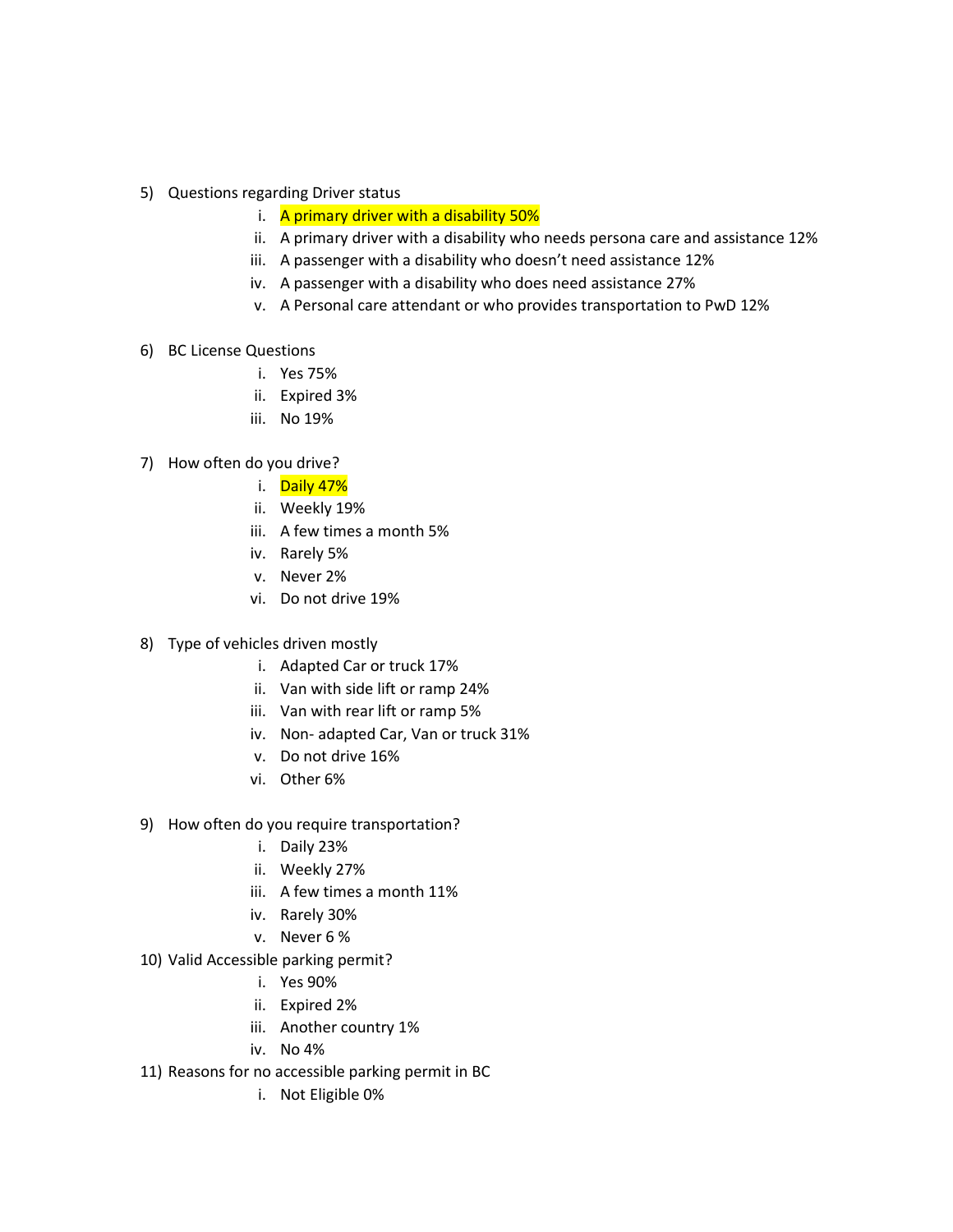- ii. Not sure how to apply 1%
- iii. Forgot 0%
- iv. No longer require 1%
- v. Never Required 1%
- vi. Other 4%
- 12) Awareness on hoe to apply for permit
	- i. Yes 93%
	- ii. No 4%
- 13) Time spent searching for accessible parking spot
	- i. Less than 2 mins 5%
	- ii.  $2-5$  mins  $42\%$
	- iii. 5-10 mins 37%
	- iv. 10-20 mins 9%
	- v. More than 20 mins 4%
- 14) How often is accessible parking spots unavailable?
	- i. Very often 29%
	- ii. Often 33%
	- iii. Sometimes 30%
	- iv. Rarely 2%
	- v. Never 3%
- 15) What are you most likely to do when there is no parking space?
	- i. Wait until accessible parking spot is available first choice 48.5%, second choice 15.5%, third choice 10.3%, food choice 13.4%, fifth choice 8.2%, sixth choice 4.1%
	- ii. Park further away first choice 19.6%, second choice 18.6%, third choice 44.3%, food choice 13.4%, fifth choice 4.1%
	- iii. Park in two regular spots first choice 9.3%, second choice 42.3%, third choice 14.4%, Ford choice 9.3%, fifth choice 12.4%, sixth choice 12.4%
	- iv. Leave and go somewhere else first choice 13.4%, second choice 10.3%, the choice to 18.6%, four choice 19.6%, fifth choice 5.2%, 6th choice 35.1%
	- v. Ask driver to drop you off first choice 8.2%, second choice 10.3%, third choice 10.3%, fourth choice 12.4%, fifth choice 38.1%, 6th choice 19.6%
	- vi. Use valet first choice 4.1%, second choice 3.1%, third choice 2.1%, fourth choice 32%, fifth choice 32 %, sixth choice 28.9%
- 16) Options missed in Question 15?
	- i. Park 27%
	- ii. Regular spot 13%
	- iii. Street parking 3%
	- iv. Sidewalk spot 3%
	- v. Wheelchair 10%
	- vi. Parking Spots 7%
	- vii. If i have a passenger who drives, i park half way into a regular accessible spot or a regular spot, i put the ramp down and unload. Then they park the van properly. Regular accessible spots don't with my side entry van. I've also made arrangements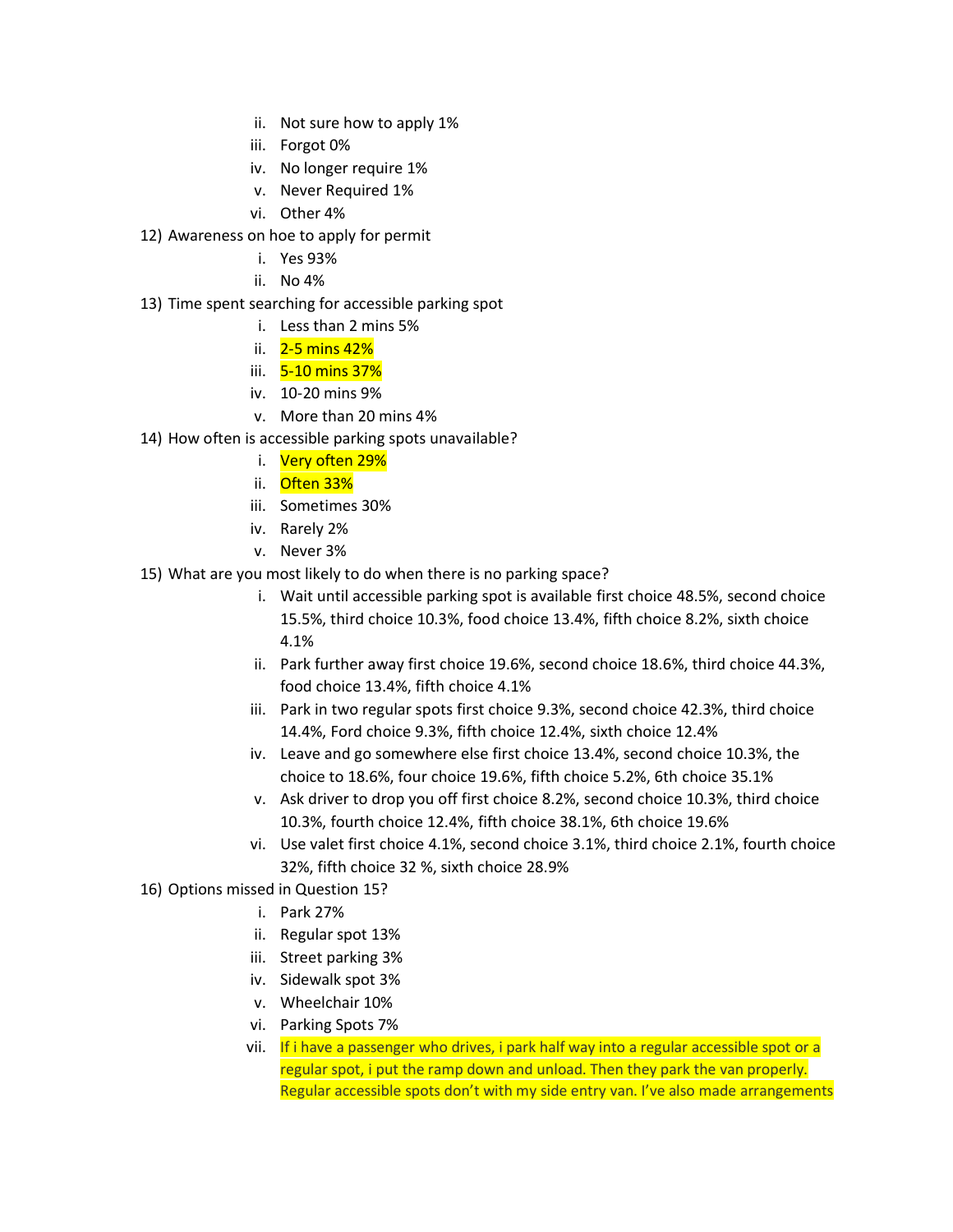when meeting friends. We find two regular spots side by side. I park and unload. They then park in the spot on my ramp side so when we leave we gaurentee i can get out. I also look for regular spots with 'cheats' where the ramp can be deployed because of a corner or lane. findin parking is stressful especially when on my own or when transporting my young family members who don't drive (therefore can't help us to park!)

- 17) What difficulty do you encounter most often when trying to find accessible parking?
	- i. All available accessible spots are filled 85%
	- ii. There are no van accessible spaces with isles 36%
	- iii. The van accessible space or access isle is blocked 38%
	- iv. Someone has parked their vehicle and obstructed 50%
	- v. Accessible parking space blocked 56%
	- vi. The path of travel from the accessible space to my destination is blocked 46%
	- vii. The parking meter or pay station is obstructed 30%
	- viii. I do not encounter any trouble 1%
	- ix. other 17%
- 18) how often do you encounter insufficient or poorly designed accessible parking in BC?
	- i. Every time 15%
	- ii. often 60%
	- iii. Sometimes 18%
	- iv. Rarely 3%
	- v. never 1%
- 19) How often do you encounter insufficient accessible parking it at private business or lots in the city centres?
	- i. Every time you visit 22%
	- ii. often 54%
	- iii. sometimes 17%
	- iv. Rarely 2%
	- v. never 2%
- 20) how often do you encounter insufficient accessible parking at private business or lots outside of city centres?
	- i. every time you visit 12%
	- ii. often 53%
	- iii. sometimes 21%
	- iv. Rarely 9%
	- v. never 2%
- 21) how often do you encounter insufficient accessible parking at government buildings and offices, including federal, provincial, and local agencies?
	- i. every time you visit 9%
	- ii. often 44%
	- iii. sometimes 29%
	- iv. rarely 11%
	- v. never 4%
- 22) how often do you encounter poorly designed accessible parking at the above-mentioned locations?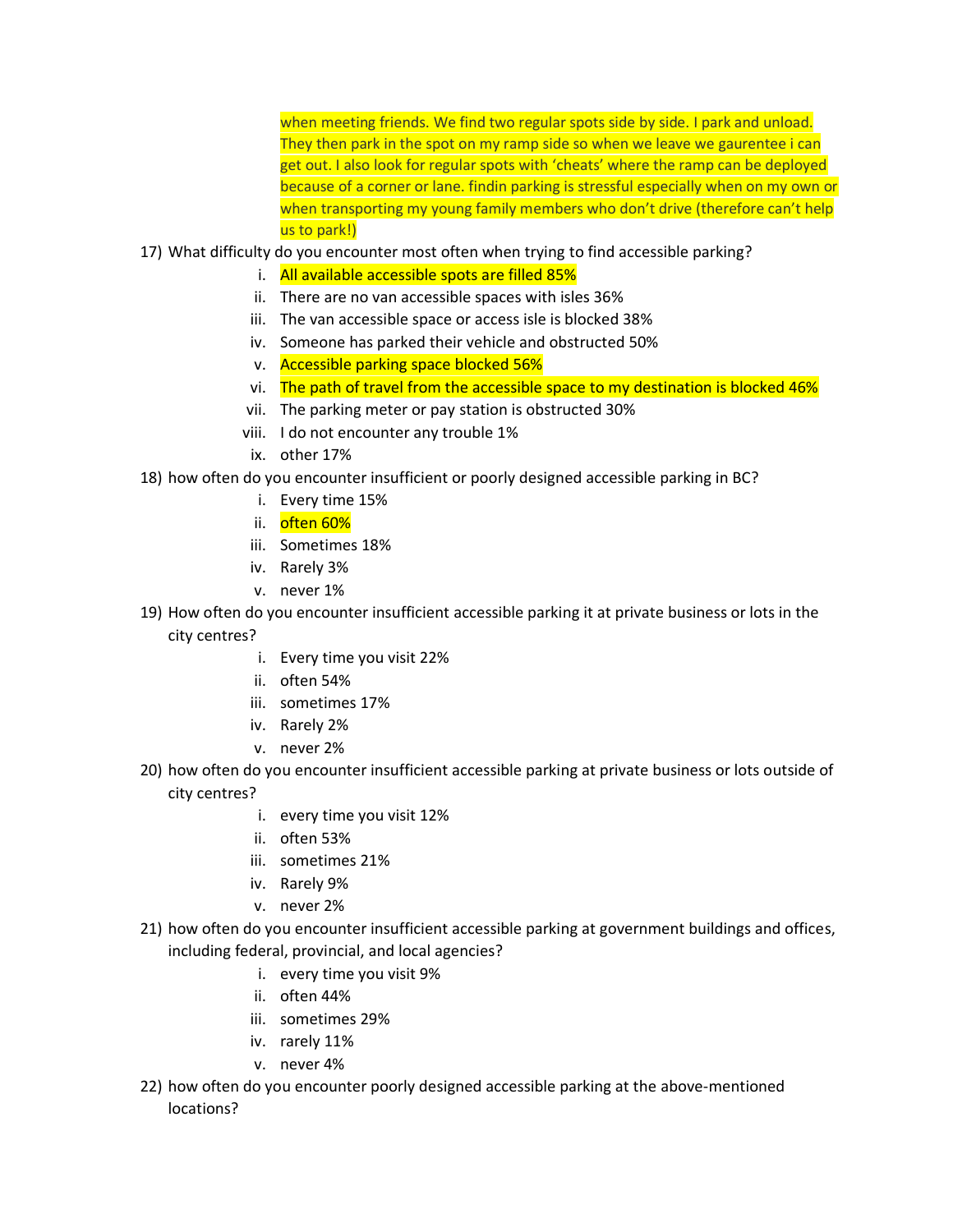- i. every time you visit 10%
- ii. often 49%
- iii. sometimes 30%
- iv. rarely 5%
- v. never 3%
- 23) in your opinion how effective would the following options be in addressing issues of availability and poor accessible parking design?
	- i. increase the standard size regulations for accessible parking spots across the province-very effective 53.6%, effective 26.8%, somewhat effectively 11.3%, not effective 4.1%, unsure 4.1%
	- ii. require more designated accessible parking spaces in parking lots-very effective 68%, effective 20.6%, somewhat effective 10.3%, not effective 1%
	- iii. mark some spaces as van accessible only-very effective 44.3%, effective 21.6%, somewhat effective 21.6%, not effective 6.2%, unsure 6.2%
	- iv. *increase fines associated with breaking of accessible parking laws for parking lot* owners-very effective 54.6%, effective 20.6%, somewhat effective 18.6%, not effective 5.2%, unsure 1%
	- v. better educate the public on why accessible parking is important-very effective 41.2%, effectively 18.6%, somewhat effective 27.8%, not effective 12.4%
	- vi. require all accessible parking spots to include an appropriately sized access aisle-very effective 55.7%, effective 25.8%, somewhat effective 12.4% not effective 4.1%, unsure 2.1%
	- vii. require path of travel regulations inaccessible parking legislation-very effective 51.5%, effective 28.9%, somewhat effective 9.3%, not effective 2.1%, unsure 8.2%
	- viii. require all parking meters/pay stations meet accessible standards -very effective 59.8%, effective 26.8%, somewhat effective 10.3%, not effective 1%, unsure 2.1%.
- 24) do you have any other comments, personal experiences or questions you would like to share about current accessible parking availability or design in British Columbia
	- i. accessible parking 22%
	- ii. disabled parking 4%
	- iii. accessible spots 8%
	- iv. parking stalls 8%
	- v. when accessible handicap parking 4%
	- vi. disabled parking 4%
	- vii. parking spots 11%
- 25) have you encountered an instance where you suspected someone without a valid permit has parked in an accessible parking space?
	- i. ves 87%
	- ii. no 2%
	- iii. not sure 8%
- 26) why did you suspect they were parking illegally in the accessible parking space?
	- i. I did not see a valid parking permit on their car  $44\%$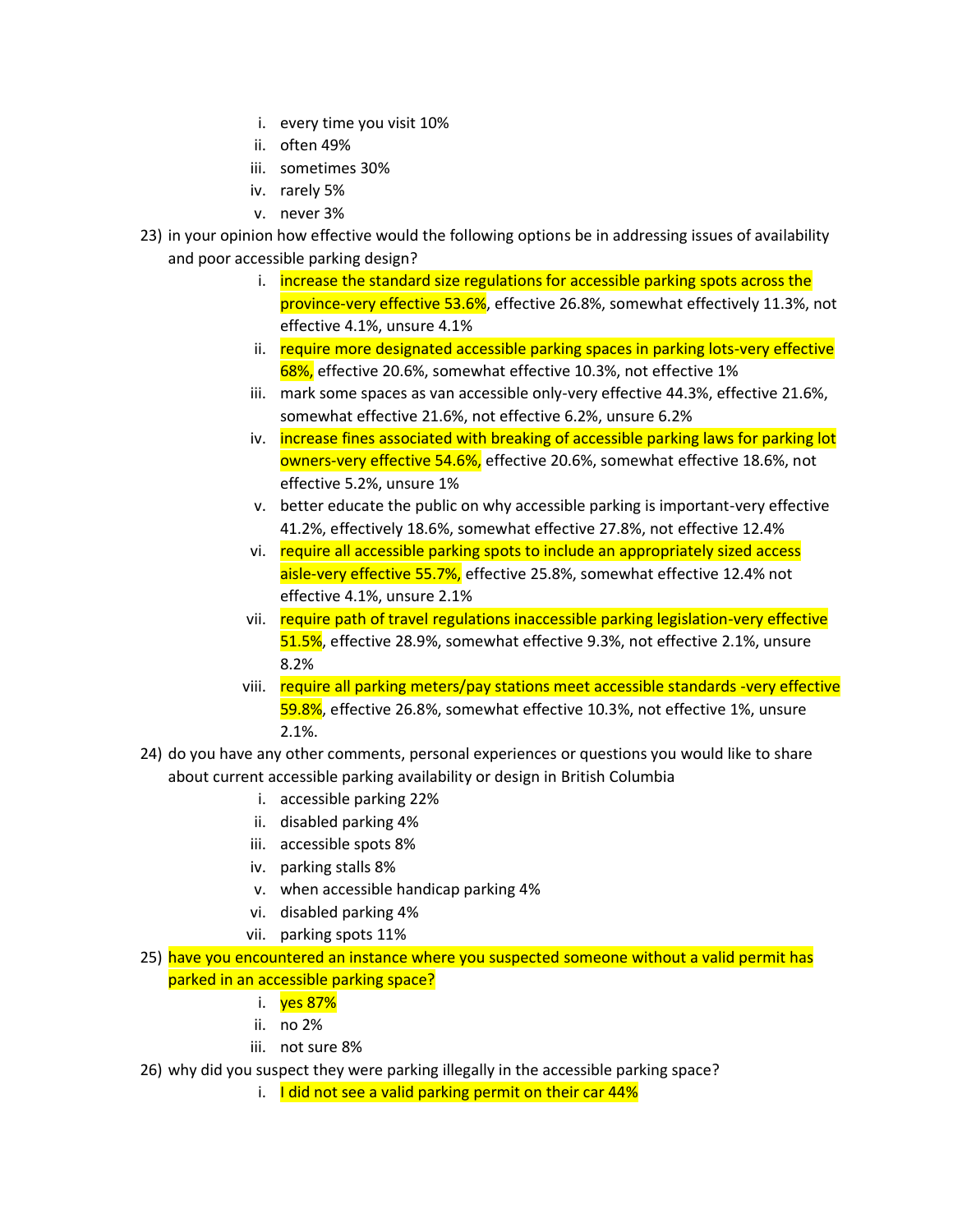- ii. they did not look like they need accessible parking 16%
- iii. they told me they were parking illegally but it will only be a minute 19%
- iv. other 18%
- 27) how did you feel when you suspected someone had parked illegally in an accessible parking space?
	- i. angry 61%
	- ii. sad 26%
	- iii. confused 3%
	- iv. annoyed 73%
	- v. anxious/stressed 34%
	- vi. indifferent 1%
	- vii. I have not experienced this scenario 2%
	- viii. other 9%
- 28) what did you do?
	- i. I talked to them and let them know they were parking illegally  $43\%$
	- ii. I called SPARK BC's enforcement line 5%
	- iii. I called to notify the police 6%
	- iv. I called to notify the business responsible for parking 21%
	- v. I waited for the space to become available 21%
	- vi. I parked elsewhere in the parking lot 65%
	- vii. I left the parking lot 30%
	- viii. I have not encountered this instance 2%
	- ix. other 15%
- 29) did you feel safe or supported in the action you chose?
	- i. Yes 29%
	- ii. <mark>no 44%</mark>
	- iii. not sure 19%
	- iv. I have not encountered this scenario 5%
- 30) are there any other details so outcomes from the above you would like to share?
	- i. 36% of people mentioned that it is the fault of those without disabilities that use accessible parking spaces
- 31) on average how often do you encounter suspect a person illegally parked in an accessible parking spot (without a valid permit?)
	- i. very often 16%
		- ii. often 30%
	- iii. sometimes 35%
	- iv. rarely 16%
- 32) Are you aware of the current accessible parking and enforcement laws in BC?
	- i. yes 29%
	- ii. no 35%
	- iii. not sure 33%
- 33) how would you rate the clarity of current accessible parking enforcement practices by law enforcement?
	- i. very clear 1%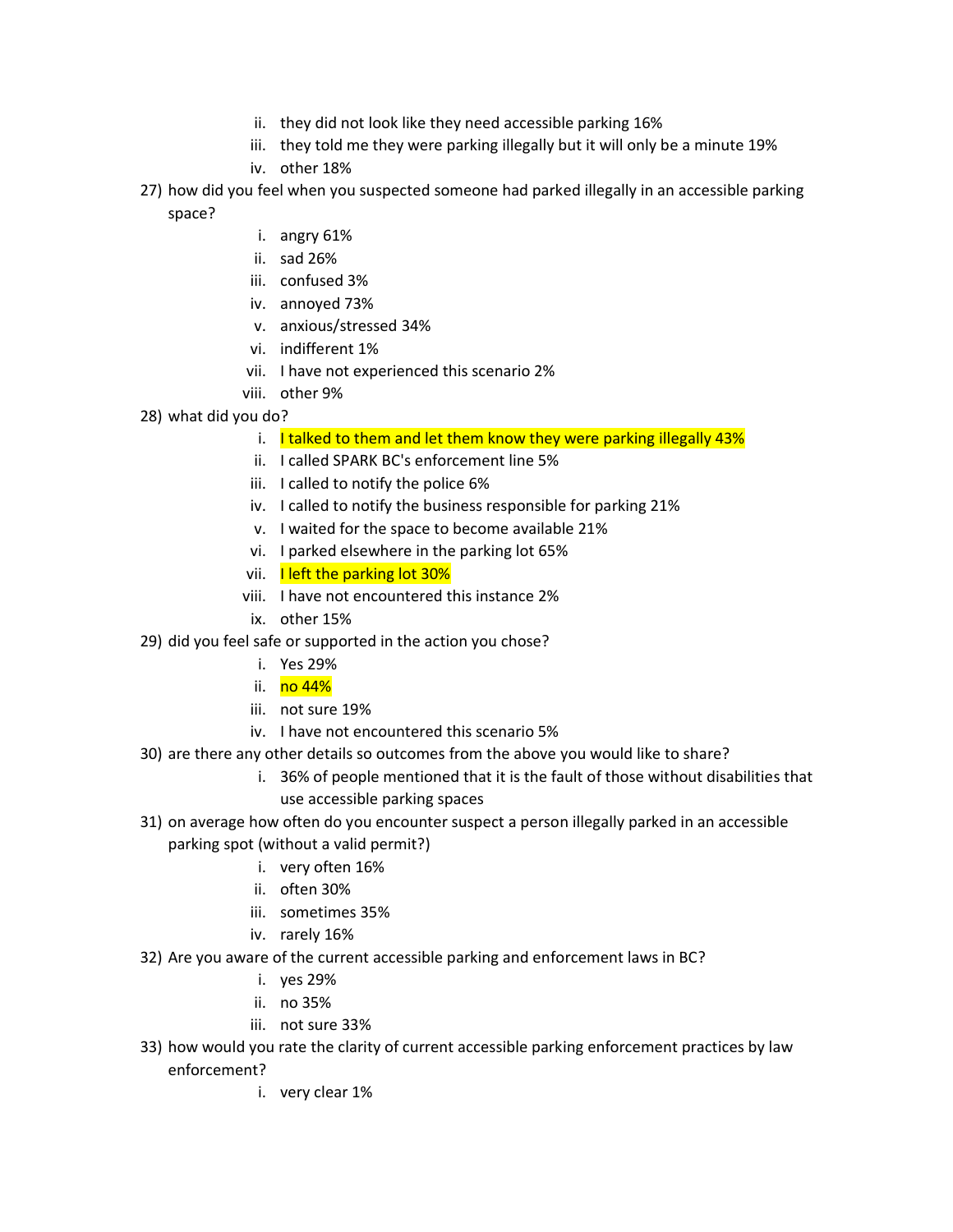- ii. clear 8%
- iii. somewhat clear 22%
- iv. unclear 50%
- v. unsure 16%
- 34) how would you rate the responsiveness of current accessible parking enforcement practices by law enforcement?
	- i. very responsive 0%
	- ii. responsive 2%
	- iii. somewhat responsive 11%
	- iv. not responsive 53%
	- v. unsure 31%
- 35) how would you rate the effectiveness of current accessible parking enforcement practices by law enforcement?
	- i. very effective 1%
	- ii. effective 1%
	- iii. somewhat effective 12%
	- iv. not effective 55%
	- v. unsure 28%
- 36) do you agree with the following statement-"accessible parking misuse by non permit holders is widespread in British Columbia"
	- i. strongly agree 29%
	- ii. agree 40%
	- iii. neutral 24%
	- iv. disagree 4%
	- v. strongly disagree 0%
- 37) Do you agree with the following statement-"fines alone will solve accessible parking misuse by non permit holders"
	- i. Strongly agree 8%
	- ii. agree 18%
	- iii. neutral 19%
	- iv. disagree 43%
	- v. strongly disagree 9%
- 38) what range of fines do you think is best as a consequence of misuse and abuse of accessible parking spaces?
	- i. under \$100 7%
	- ii. 100 to \$200 25 %
	- iii. 200 to \$400 23%
	- iv. 500 to \$700 18%
	- v. 700 to \$1000 12%
	- vi. Other 12%
- 39) in your opinion how effective do you think the following options would be to address and enforce instances of accessible parking spot and permit misuse?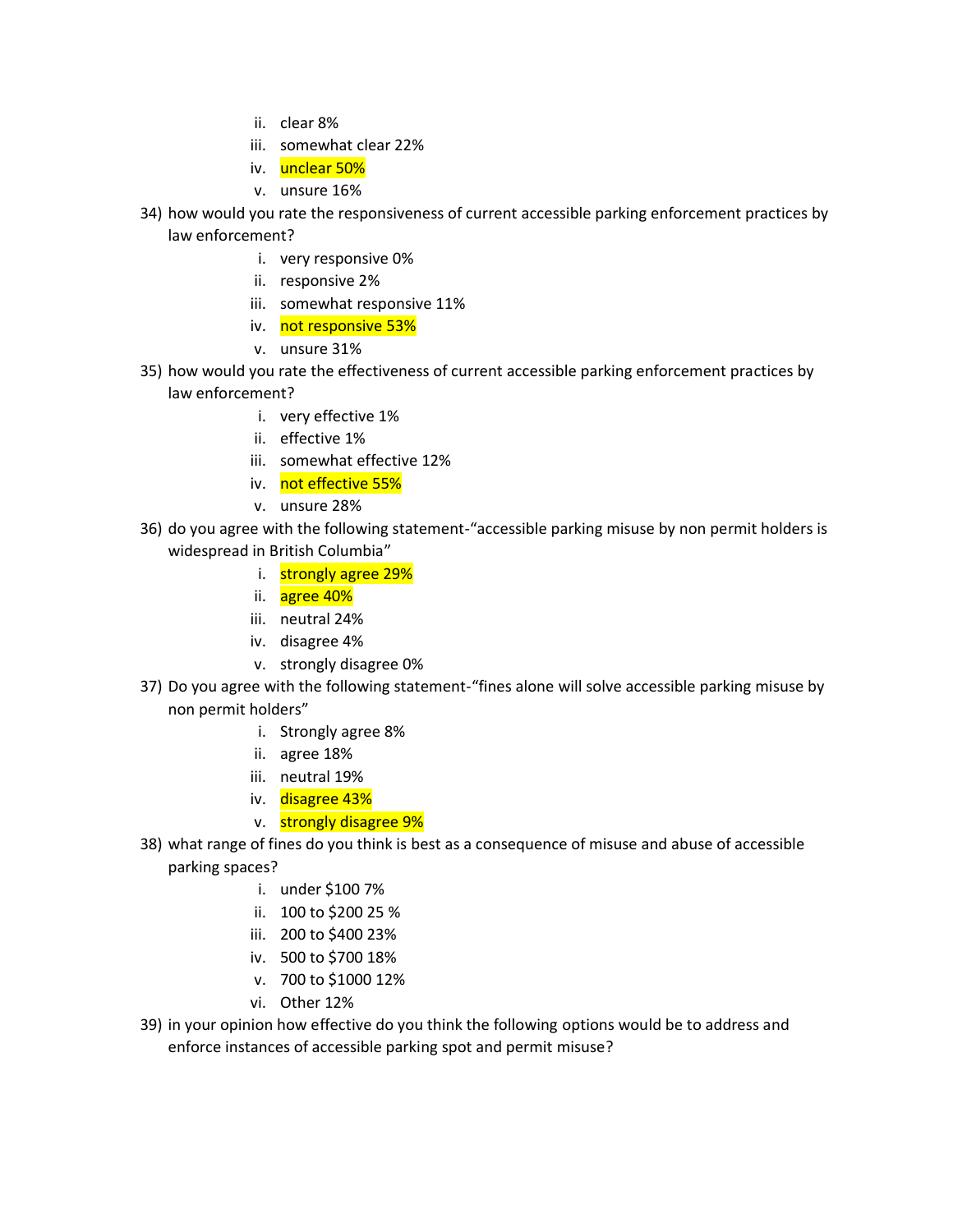- i. quote signed offenders education program for accessible parking violators-very effective 18.6%, effective 30.9%, somewhat effective 29.9%, not effective 17.5%, unsure 3.1%
- ii. mandatory driving training on accessible parking requirements and fines-very effective 25.8%, effective 37.1%, somewhat effective 22.7%, not effective 9.3%, untrue 5.2%
- iii. Provincial public information/awareness campaigns on accessible parking misuse and enforcement- very effective 21.6%, effective 42.3%, somewhat effective 28.9%, not effective 5.2%, unsure 2.1%
- iv. clear information on fines for violations placed on accessible parking signs-very effective 38.1%, effective 36.1%, somewhat effective 19.6%, not effective 4.1%, unsure 2.1%
- v. clear information on who to call about accessible parking violations on accessible parking signs-very effective 38.1%, effective 43.3%, somewhat effective 12.4%, not effective 3.1%, unsure 3.1%
- vi. regular accessible parking assessments/audits on public and private parking lots-very effective 35.1%, effective 42.3%, somewhat effective 20.6%, not effective 1%, unsure 1%
- vii. use trained community volunteer programs to enforce accessible parking lawsvery effective 22.7%, effective 28.9%, somewhat effective 21.6%, not effective 18.6%, unsure 8.2%
- viii. include image of permit holder on the permit to prevent sharing/abuse-they are effective 18.6%, effective 15.5%, somewhat effective 23.7%, not effective 28.9%, unsure 13.4%
- ix. a collaborative approach consisting of information sharing and partnership on public, semipublic and private spaces-very effective 17.5%, effective 28.9%, somewhat effective 25.8%, not effective 9.3%, unsure 18.6%
- 40) do you have any other comments, personal experiences, or questions you would like to share about accessible parking misuse all current enforcement practices in British Columbia?
	- i. "I am concerned that this focus leads to 'disability policing' where people who don't look disabled according to the myths (not grey haired, not with a visible disability etc.) are abused."
	- ii. "Need photo on placard and wallet card."
- 41) If you have a valid accessible parking permit how often do you use it?
	- i. daily 49%
	- ii. weekly 34%
	- iii. monthly 6%
	- iv. rarely 2%
	- v. never 0%
	- vi. I do not have a valid accessible parking permit 6%
- 42) what are some reasons if any that you would not use accessible parking permit?
	- i. my need for accessible parking varies with my disability 16%
	- ii. I do not want to take the spot away from another who may need it more 25%
	- iii. I'm afraid of being confronted for using my accessible parking permit 7%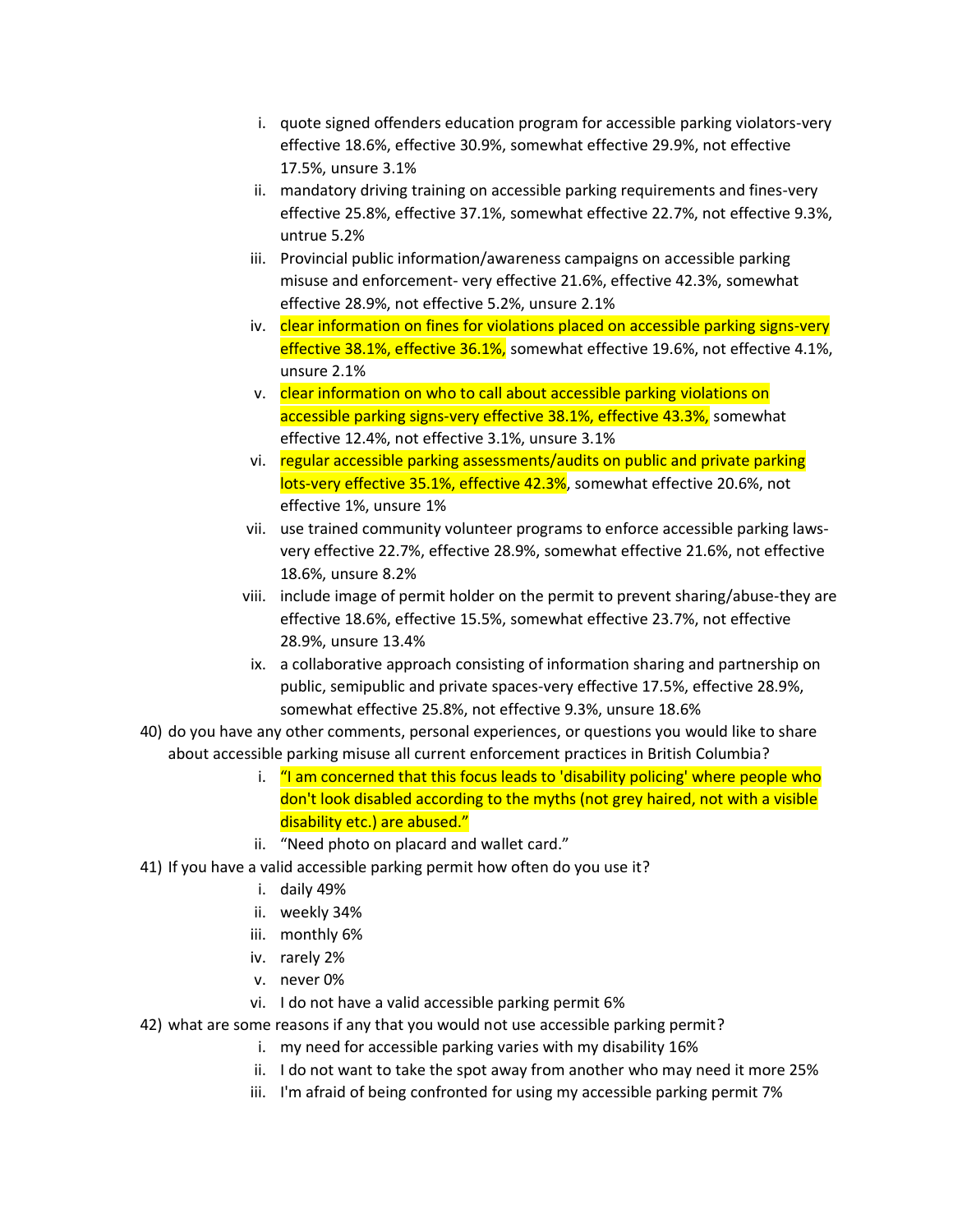- iv. the accessible parking spaces available do not meet my needs 30%
- v. I feel embarrassed or ashamed using accessible parking 2%
- vi. I do not know how to use my permit 0%
- vii. I always use accessible parking 46%
- viii. I do not have a valid accessible parking permit 4%
- ix. other 8%
- 43) have you ever been in a situation where someone wrongfully accused you of misusing an accessible parking space?
	- i. ves 38%
		- ii. no 55%
		- iii. I'm not a valid accessible parking permit holder 4%
- 44) if yes how did you respond?
	- i. I showed them my valid accessible parking permit 18%
	- ii. I showed them a spark BC hidden disability card 1%
	- iii. I let them know I was parking legally 18%
	- iv. I showed them my disability 9%
	- v. I ignored them 4%
	- vi. I moved spaces or otherwise left the situation 1%
	- vii. I have not been in this situation 58%
	- viii. other 11%
- 45) what was the outcome?
	- i. they agreed and left me alone 21%
	- ii. the organization or business responsible for the parking lot was contacted 0%
	- iii. the police were called or otherwise contacted 0%
	- iv. SPARK BC'S access ability and enforcement line was called 1%
	- v. a verbal argument occurred 12%
	- vi. a physical altercation occurred 3%
	- vii. I moved faces or otherwise left the situation 3%
	- viii. I have not been in this situation 58%
	- ix. other 5%
- 46) how did you feel in this situation?
	- i. angry 16%
	- ii. sad 12%
	- iii. confuse 3%
	- iv. annoyed 22%
	- v. anxious/stressed 22%
	- vi. scared 9%
	- vii. indifferent 4%
	- viii. I have not been in this situation 57%
	- ix. other 4%
- 47) Are there any other details or information about this situation you would like to share?
	- i. "The complainer was using their wife's accessible parking permit without her exiting the vehicle. Identified it to them as a violation of the permit program requirements."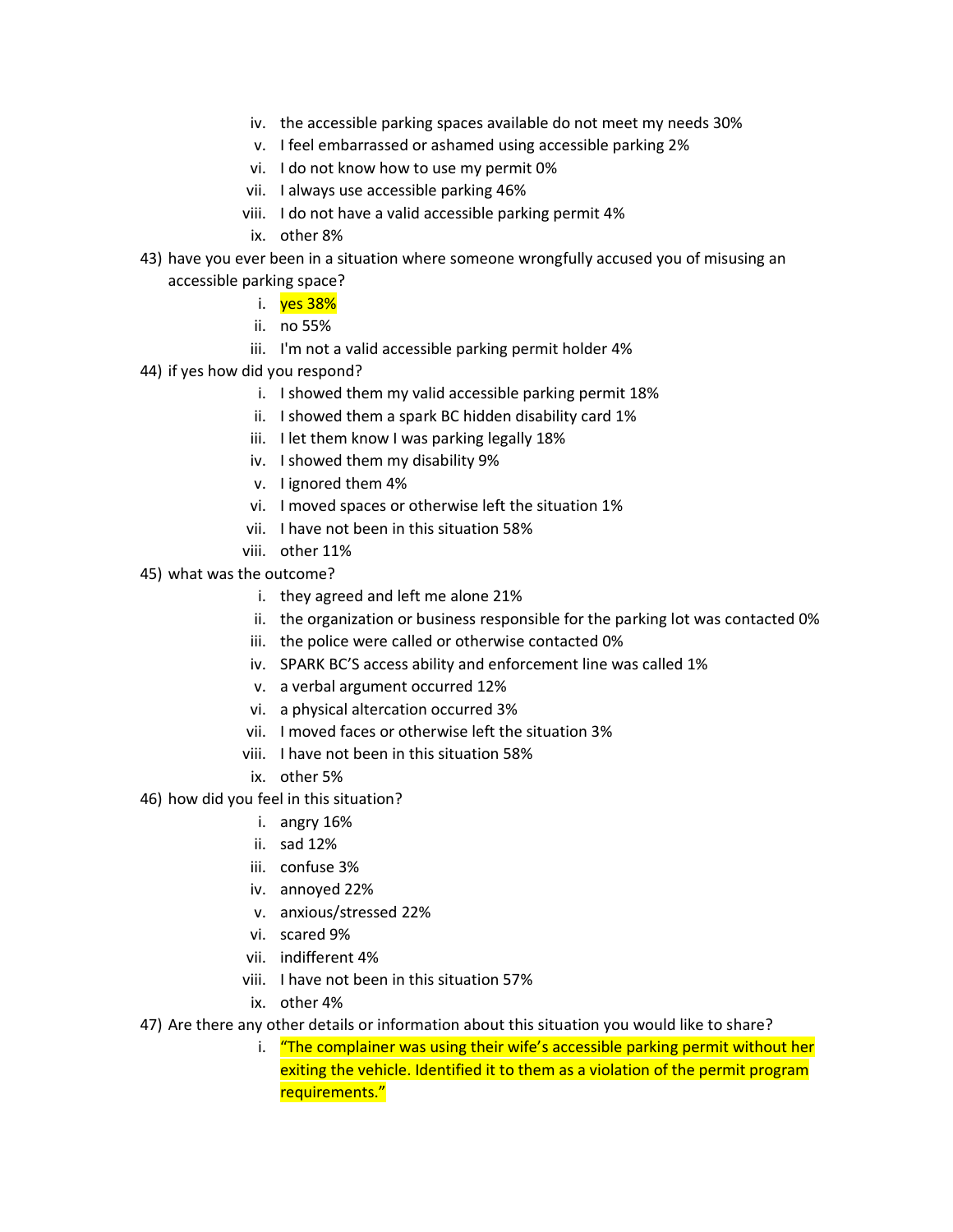- ii. "This was (2 times) a parking enforcement officer who was not well-trained to do their job, resulting in a lot of frustration and lost time for me"
- iii. "Again too many to count as I because disabled as a teen was assumed I was using someone else's permit until I showed them my disability."
- iv. "I once was in a grocery store checkout lane for handicapped and one person was complaining that non handicapped people were using that lane and thereby slowing down the line. I explained that not all handicaps are visible."
- 48) Do you think that there is enough public education around invisible disabilities that may require an accessible parking permit?
	- i. yes 5%
	- ii. no 78%
	- iii. not sure 14%
- 49) in your opinion how effective do you think the following options would be in reducing stigma and confrontation surrounding accessible parking?
	- i. Adding more information about accessible parking to the BC driver's education curriculum- very effective 35.1%, effective 45.4%, somewhat effective 14.4%, not effective 3.1%, unsure 2.1%
	- ii. Including more accessible parking information in driver handbooks- very effective 30.9%, effective 41.2%, somewhat effective 22.7%, not effective 3.1%, unsure 2.1%
	- iii. Including accessible parking information in high school education-very effective 30.9%, effective 33%, somewhat effective 26.8%, not effective 6.2%, unsure 3.1%
	- iv. Provincial public information/awareness campaigns on invisible/hidden disabilities- very effective 29.9%, effective 38.1%, somewhat effective 24.7%, not effective 5.2%, unsure 2.1%
	- v. Including more information on the impact of accessible parking on government websites-very effective 17.5%, effective 33%, somewhat effective 32%, not effective 12.4%, unsure 5.2%
	- vi. Increase partnerships between organizations and SPARC BC- very effective 33%, effective 34%, somewhat effective 16.5%, not effective 2.1%, unsure 14.4%
- 50) is there other strategy that you think would be effective in addressing accessible parking stigma?
	- i. "People are too politically afraid to address real issue."
	- ii. "Broken record here, but the ONLY effective thing is ENFORCEMENT. If someone harasses a person about using an accessible parking space, the harasser should suffer the consequences of their actions - criminal harassment charges. Police and courts won't enforce that though, so people are emboldened"
	- iii. "Building codes and public education."
	- iv. "Educational and awareness is always key"
	- v. "Having a different colored permit or additional sticker to indicate a disability may be invisible"
	- vi. "People who need to park close to the facility but don't necessarily need a wide parking spot (example someone who can't walk long distance due surgery etc).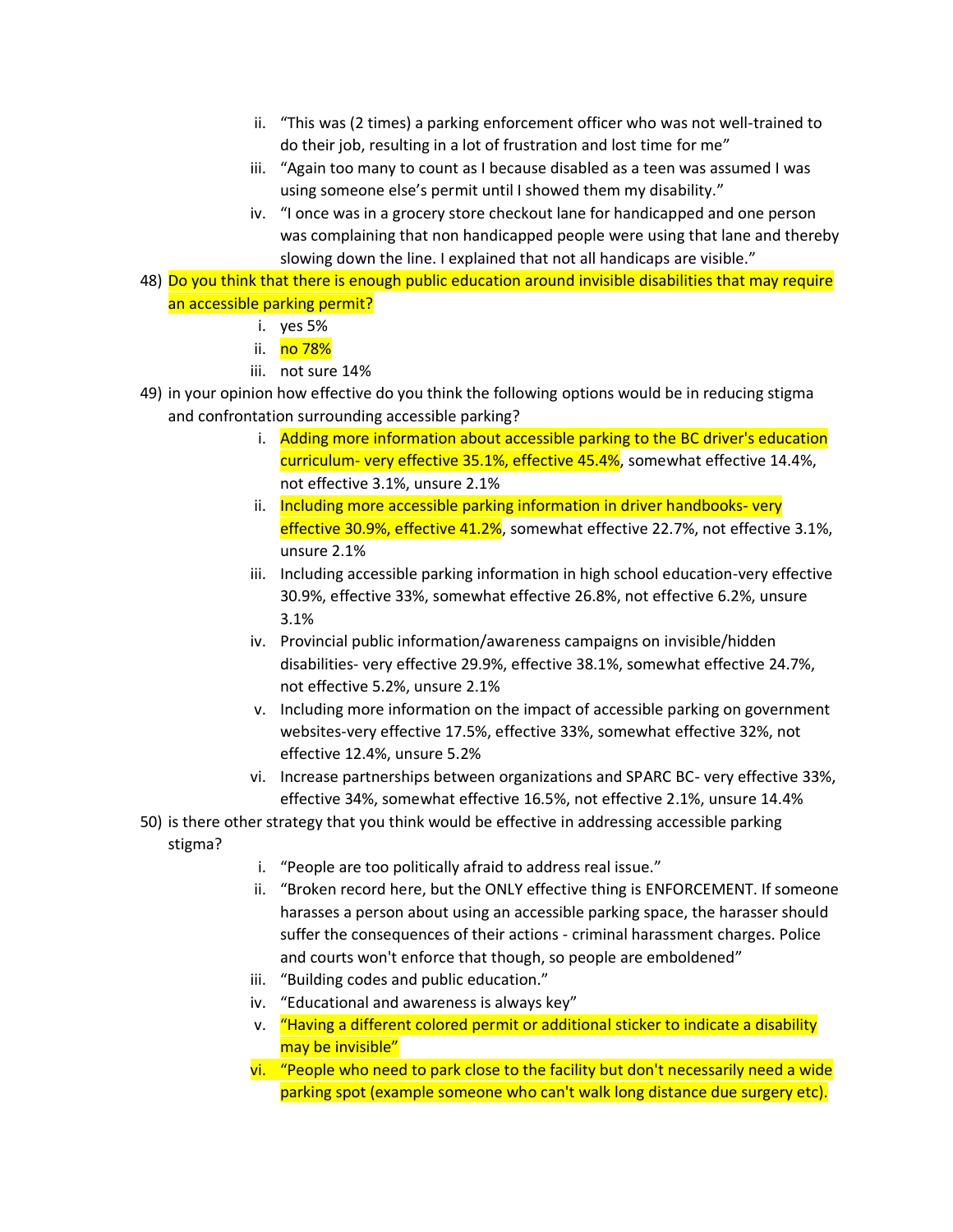Can they be assigned a regular size parking spot with a different colored parking permit? Is this something can be considered?"

- vii. "Cameras mounted. Then those who have parked without a valid permit can be tracked down by their license plate."
- 51) Do you have any other comments, personal experiences, all questions you would like to share about accessible parking stigma in British Columbia?
	- i. "NO" 50 %
	- ii. "I would like to see more accessible parking along the seawall and at most parks around the province. I have unsuccessfully tried to get the City of Burnaby to open up the parking lot again at Barnet Marine Park as the new spaces are up a hill and we have to cross train tracks. It is no longer possible for me to go that beach."
	- iii. " Hopefully, changes can be made as there is little enforcement of people misusing accessible parking."
- 52) Are there any other questions or concerns relating to accessible parking in British Columbia that you believe should be discussed during our Accessible Community Forum on December 3rd, 2021?
	- i. "Need for **provincial standards in design and regulation** update to Motor Vehicle Act Regulations"
	- ii. Out District Hall in North Vancouver has "accessible" parking stalls that are on a slope. Does this contravene regulations of any sort? It is difficult to hold my van door open to get out when I park there.
	- iii. "Need for mandatory provincial standards for disabled parking that is actually accessible."
	- iv. "There is a movement now to include van only parking because of side lifts. I would suggest there is a need to change it to "user's of wheelchair or mobility device". People who drive a car, who use a chair need more than a regular sized parking spot to get their chair out of the vehicle also."
	- v. Adapted vans are very expensive. That means that some wheelchair users make do with other vehicles. Those vehicles still need enough room to get out of in a wheelchair. Maybe some spots should be designated specifically for wheelchair or walker users who need the wider width to get in and out of a vehicle safely, and some spots designated for people who just need a spot close to the entrance.
	- vi. 13 % answers related to parking spots
	- vii. How to address decades of grandfathered deficient parking (too small and too few). New standards only apply to new-builds. Is there a non-profit org that helps private sector upgrade or any successful model for addressing this?
	- viii. How are the technology devices for parking payment stalls being addressed for accessibility for Deaf and Hard of Hearing people? Currently majority of the parking payment or exit stalls when you push the help button, it is only voice support.
- 53) Are you interested in attending our Accessible Community Forum on Dec 3rd, 2021? Register today at [https://acfparking.eventbrite.ca](https://acfparking.eventbrite.ca/)
	- i. yes 26%